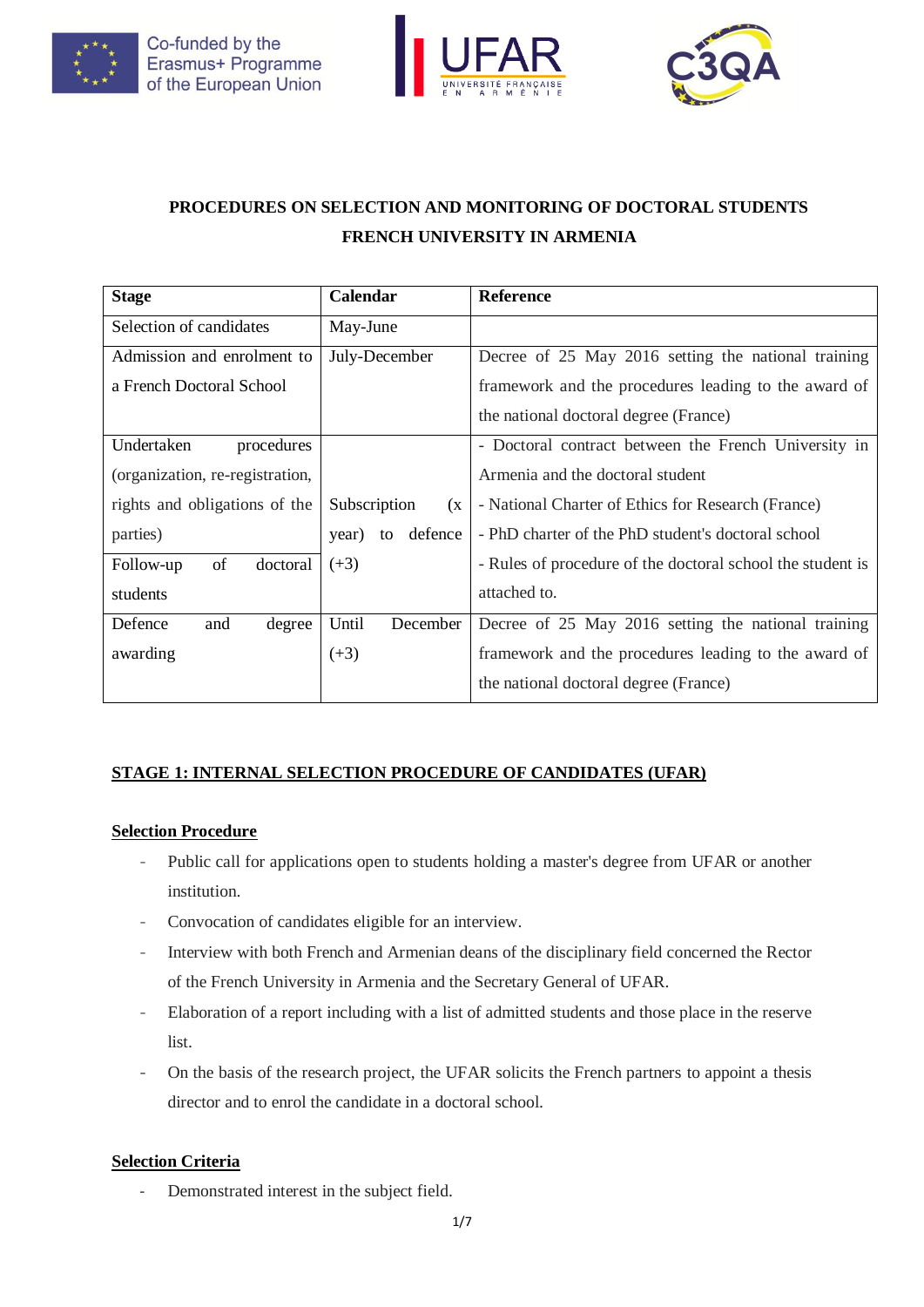





- Quality of the thesis project.
- Meeting admission criteria to a French doctoral school (the average grade at a graduate level, and the grade for graduate thesis).
- Motivation and professional project.
- Ability to conduct research and integrate into a scientific team.

# **STAGE 2: ADMISSION AND ENROLMENT IN AN DOCTORAL SCHOOL (FRANCE)**

In line with article 11 of the decree of 25 May 2016 setting the national training framework and the procedures leading to the issuance of the national doctoral degree:

"Registration in the first year of the doctorate is ratified by the head of the school on the proposal of the director of the doctoral school, after consulting with the thesis director and the director of the unit or the quality research team of the project and the conditions of its realization.

To be enrolled in the doctoral program, the candidate must hold a national diploma of master's degree or any other diploma conferring the degree of master at the end of a course of training or professional experience establishing his/her aptitude to the research. If the aforesaid condition is not met, the school head may, by way of derogation and on the proposal of the council of the doctoral school, enrol candidates having carried out studies of an equivalent level or benefiting from the validation experience gained under Article L. 613-5 of the Education Code. The list of beneficiaries of these measures is presented each year to the council of the doctoral school and to the research commission of the academic council, or to the corresponding body in the establishment concerned."

## **STAGE 3: ORGANIZATION OF DOCTORAL STUDIES**

#### **3.1. Organization of Doctoral Studies**

In line with part 2 of the doctoral contract between UFAR and the doctoral student:

"The doctoral student is enrolled in doctoral studies at a partner university, under the responsibility of a French thesis director. A referent, whose mission is the daily supervision of the doctoral student in Armenia, is designated within the UFAR.

The doctoral student is officially attached to the French research institute his/her thesis supervisor belongs to. S/he carries out and publishes research, benefits from all the scientific resources thus made available by the French partner university."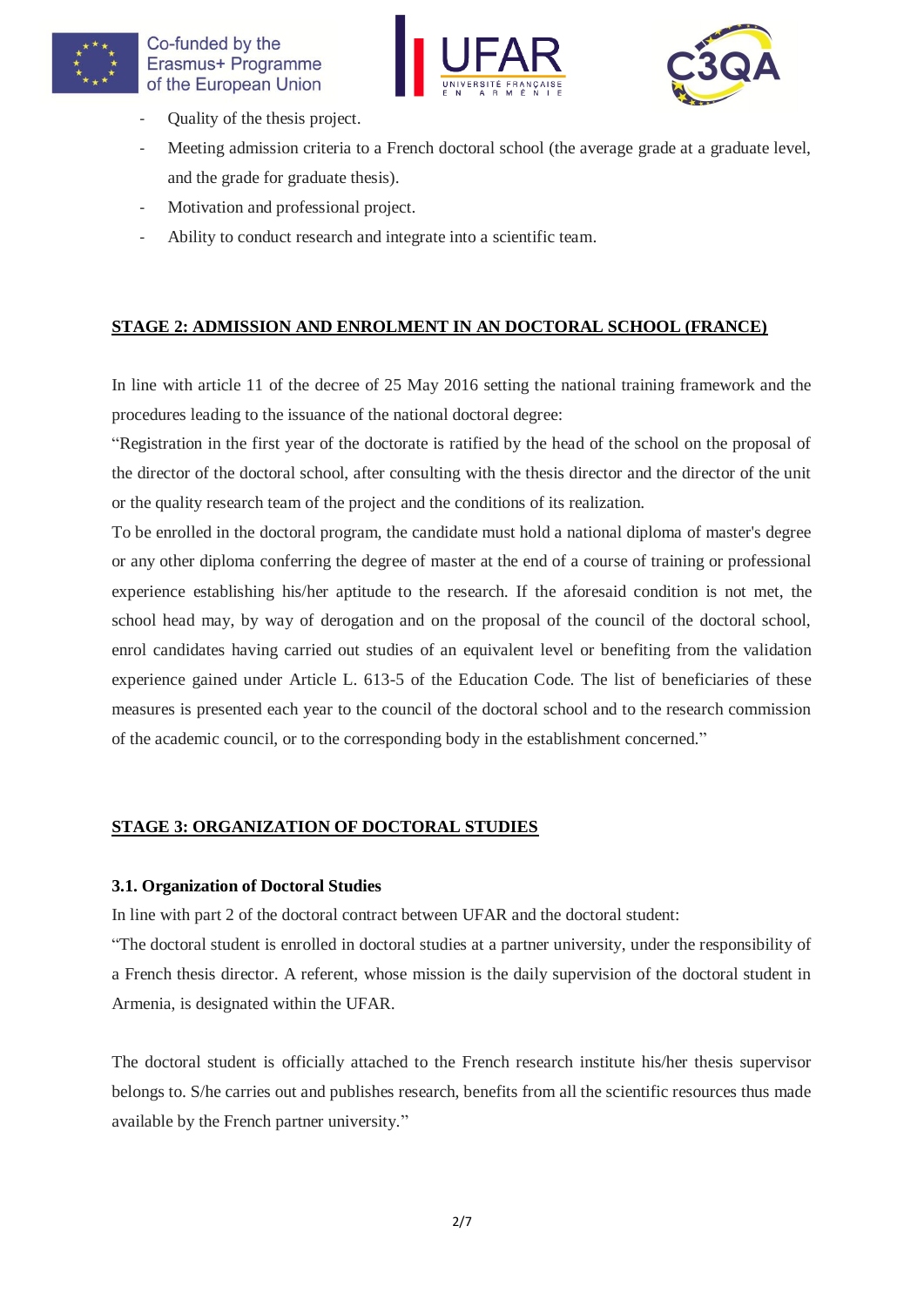

### Co-funded by the Erasmus+ Programme of the European Union





The doctoral student travels to the French partner university for nearly 2

months per year, to work with his/her thesis director, to participate in the research and publications of the institute.

At UFAR, the doctoral student completes his/her research work and is integrated in the teaching process, s/he teaches and participates in educational projects. While carrying out these activities, the doctoral student is under the administration of UFAR and the direct supervision of the pedagogical director (dean) of the faculty concerned. "

In accordance with article 10 of the decree of 25 May 2016 setting the national training framework and the procedures leading to the issuance of the national doctoral degree:

"The doctoral student undergoes his/her doctoral training at a doctoral school under the responsibility of accredited institutions, within a unit or a recognized research team following an evaluation by the High Council of the evaluation of research and higher education or by other bodies whose procedures it validates, and under the responsibility of a thesis supervisor attached to this school, or within the framework of a co-direction as mentioned in article 16 of this decree.

The doctoral student may undergo his/her studies within a research unit or team, on the proposal of the institution or institutions concerned as part of their scientific policy, on the basis of an evaluation carried out for this purpose. The research team concerned is attached to a doctoral school, after consulting the council of this school, on the proposal of the school head (s)."

#### **3.2. Re-enrolment**

In line with article 11 of the decree of 25 May 2016 setting the national training framework and the procedures leading to the issuance of the national doctoral degree:

"The enrolment is renewed at the beginning of each academic year by the head of the school, on the proposal of the director of the doctoral school, after consulting the thesis director and, from the third enrolment, the committee of individual follow-up of a doctoral student. In case if non-enrolment is envisaged, after consulting the thesis director, the reasoned opinion is notified to the doctoral student by the director of the doctoral school.

A second opinion may be requested by the doctoral student from the research committee of the academic council or from the body which is hold responsible in the institution concerned. The nonenrolment decision is taken by the school head, who notifies the latter to the doctoral student.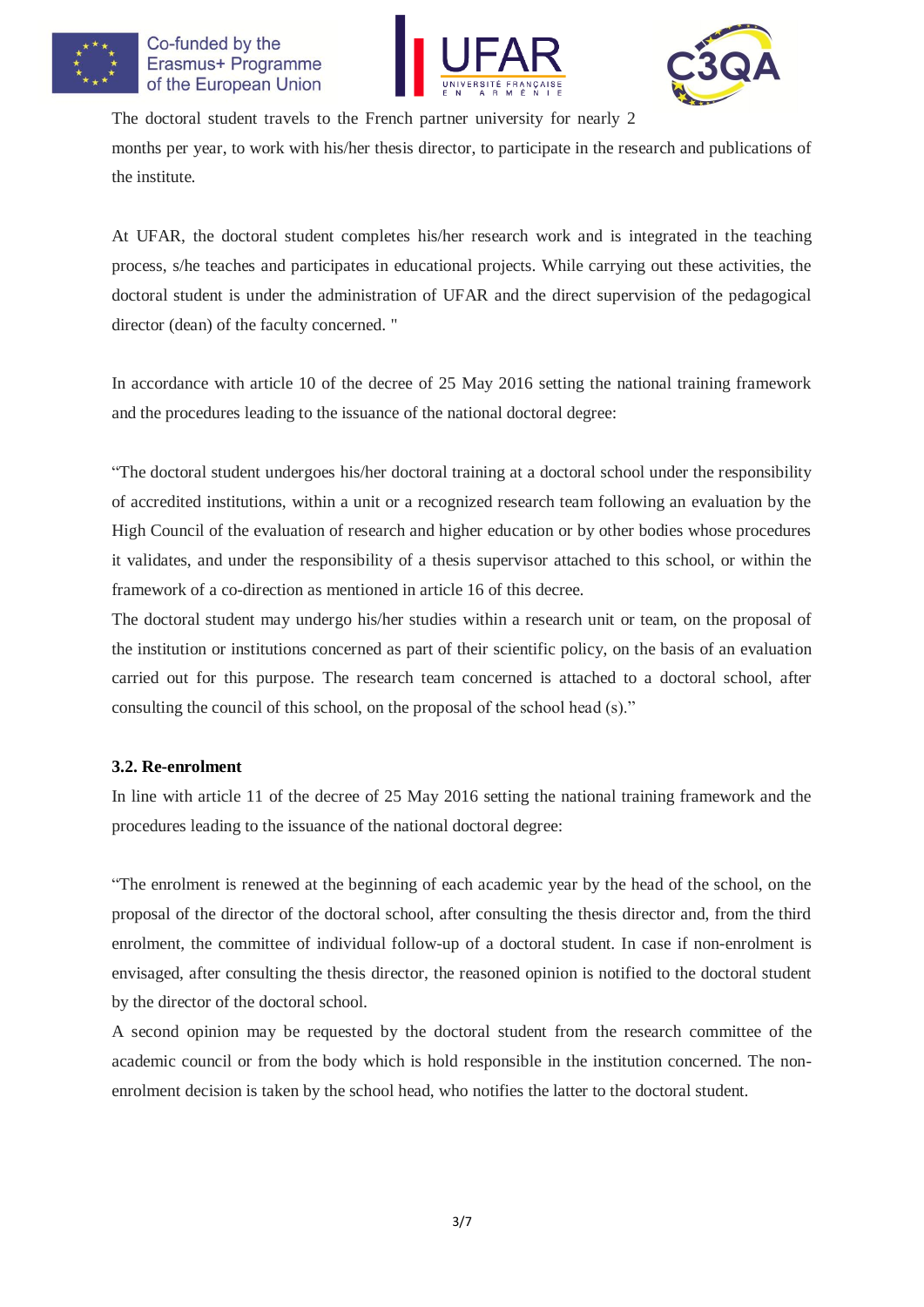





During the annual doctoral enrolment, the director of the doctoral school verifies that the scientific, material and financial conditions are at place to ensure the smooth running of the research work of the doctoral student and the preparation of the thesis."

### **3.3. Rights and Responsibilities of Parties**

In accordance with Part 3 of the doctoral contract between UFAR and the doctoral student:

"UFAR is committed to:

- register the successful candidate as a doctoral student at the UFAR in line with admission outcomes and on the order of the Rector,
- ensure the doctoral student has an office space and a laptop,
- organize the bridging of the doctoral student with the partner university of France, and the professional support in the process of preparation of the thesis,
- to pay a lump sum of 2000 (two thousand) euros, or its equivalent in drams, during the three doctoral years to cover the cost of transportation and accommodation related to the stay of 2 consecutive months in France of the PhD student,
- grant an annual thesis scholarship as described in the doctoral contract.

UFAR has the right to:

- exclude the doctoral student, by the order of the rector, if the latter does not respect the terms of the contract,
- terminate the doctoral contract in line with the law of the Republic of Armenia.

The doctoral student agrees:

- finish and defend the thesis in 3 years from the signing of this Agreement,
- present annually a report to the UFAR and / or the co-funding body of the doctorate, in accordance with the work plan,
- follow the compulsory courses organized as part of doctoral training in France and / or UFAR,
- be full-time present at UFAR, supporting the chair s/he is attached to throughout academic and research activities, as well as during the organization of events,
- realize and publish research works, besides the thesis,
- cooperate with his/her French doctoral supervisor and UFAR referee,
- teach about 60 hours of courses per year at the University, for which the University will pay a remuneration complementary to the monthly amount of the scholarship, calculated according to the tariff in force at the UFAR,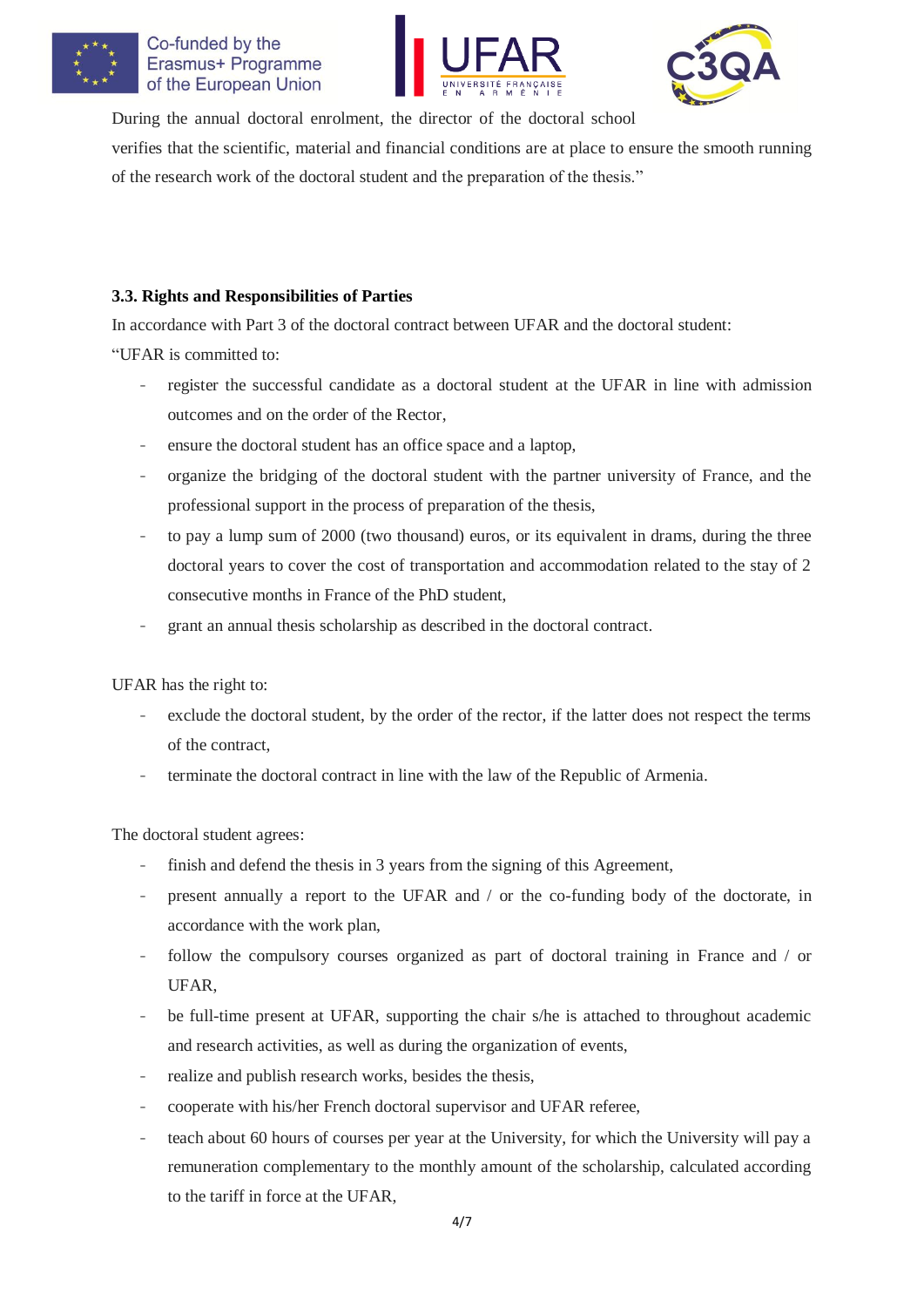





- pay the annual doctoral registration fees to the French partner university (approximately 300 euros),
- support the teaching at the University, as far as possible, during the 3 academic years following the defence of the thesis,
- respect the statutes, the rules of procedure and the internal legal acts of the University.

The doctoral student has the right to:

- take 35 paid working days a year, at least half of which are over the summer period,
- use, while carrying out research, scientific equipment, laboratories, computer equipment, the library and benefit from the trip in the same way as the staff of the University."

# **STAGE 4: SUPERVISION OF DOCTORAL STUDENTS**

In accordance with Part 3 of the doctoral contract between UFAR and the doctoral student:

"UFAR is committed to:

- formalize the doctoral student's work plan for the period of his/her doctoral studies and in particular the periods of stay in France in collaboration with the thesis supervisor,
- in accordance with the work plan, carry out a formal meeting of progress of the work of the doctoral student each year in the presence of the thesis supervisor."

In addition, a weekly presentation of a doctoral student in front of his/her peers is organized in the presence of the Rector and the dean concerned.

In line with article 12 of the decree of 25 May 2016 setting the national training framework and the procedures leading to the issuance of the national doctoral degree:

"Under the responsibility of accredited institutions, the doctoral school sets the conditions for monitoring and supervising doctoral students in line with a doctoral charter the terms of which it defines. This charter sets, in particular, the means of mediating any dispute that might arise between the doctoral student and his/her thesis director and the commitment of the doctoral student to reply to any request for information relative to his/her job placement and professional career at the end of doctorate. This charter is approved by the director of the doctoral school, the director of the research unit or research team, or the thesis supervisor(s). It is signed by the doctoral student and the thesis director at the time of his first registration. Implementation of this charter, a training agreement, signed by the thesis director and the doctoral student, indicates the names of the doctoral student's registration establishment, the doctoral school and the unit or the host research team; it also mentions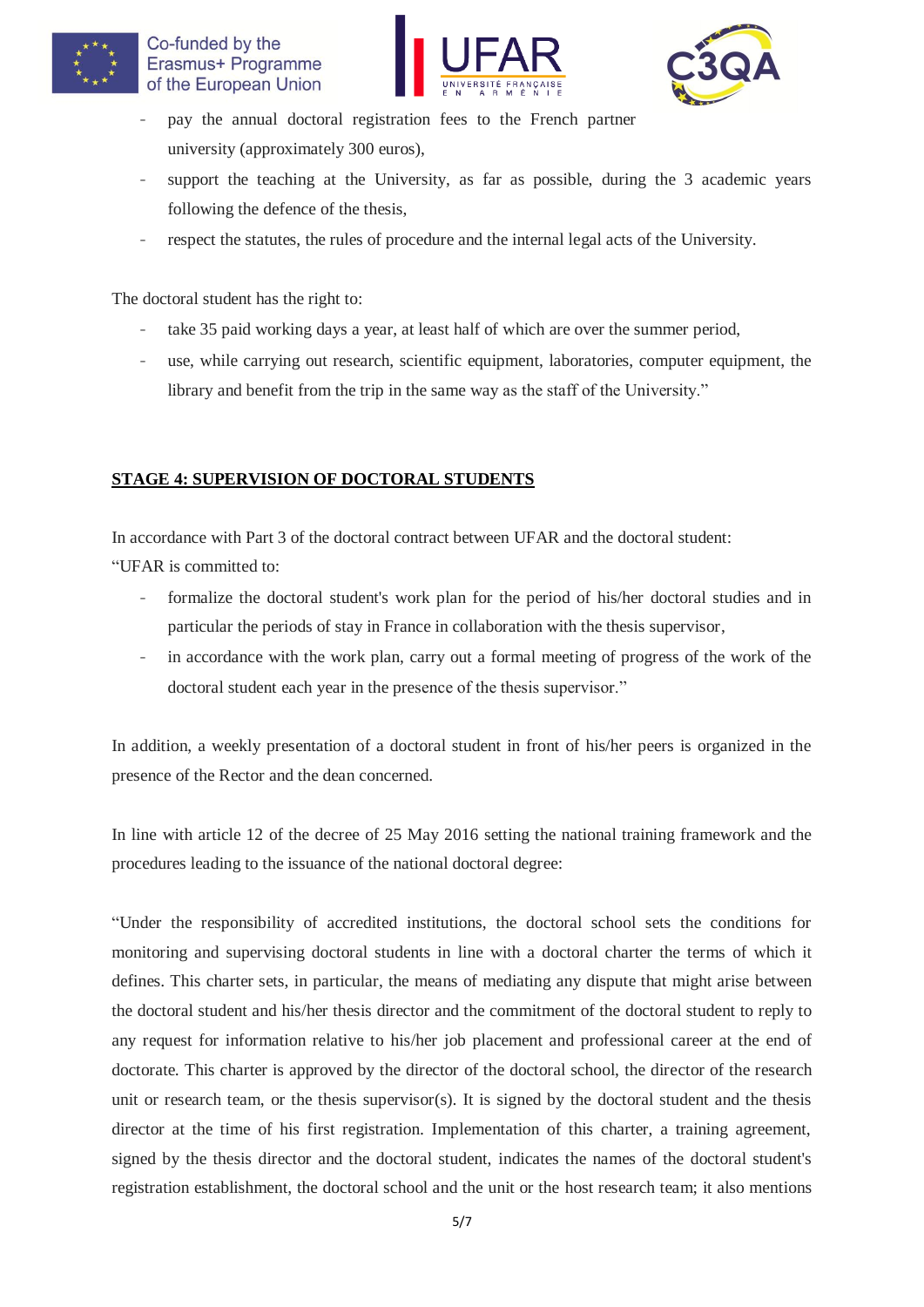

#### Co-funded by the Erasmus+ Programme of the European Union





the name(s) of the supervisor(s), the director of the unit or the host team, the doctoral student as well as the rights and duties of the parties involved."

In accordance with article 13 of the decree of 25 May 2016 setting the national training framework and the procedures leading to the issuance of the national doctoral degree:

"An individual follow-up committee of the doctoral student ensures the smooth running of the course based on the doctoral charter and the training agreement. It evaluates, throughout an interview with the doctoral student, the conditions of his/her training and the progress of his/her research. It formulates recommendations and sends a report of the interview to the director of the doctoral school, the doctoral student and the thesis director. In particular, it seeks to prevent any form of conflict, discrimination or harassment. The composition, organization and functioning of this committee are determined by the council of the doctoral school. The members of this committee do not participate in the supervision of the doctoral student's work."

# **STAGE 5: DEFENCE AND DEGREE AWARDING**

### **5.1. Authorising for Defence**

In line with article 17 of the decree of 25 May 2016 setting the national training framework and the procedures leading to the issuance of the national doctoral degree:

"The authorization to defend a thesis is granted by the school head, after consulting the director of the doctoral school, on the proposal of the thesis director.

The work of the doctoral student is pre-examined by at least two reviewers appointed by the head of [...] school, on the proposal of the director of the doctoral school, after consulting the thesis director.

In the scenario when the doctoral thesis involves representatives from the socio-economic world who do not belong to the academia, a third reviewer, recognized for his/her expertise in the field, may be appointed on the proposal of the director of the doctoral school, after consulting the supervisor.

Unless the disciplinary field or the content of the work does not allow it, the two reviewers are external to the doctoral school and the institution of the doctoral student. They may belong to foreign higher education or research institutions or other foreign bodies.

The reviewers have no involvement in the work of the doctoral student.

The reviewers should make their opinion known at least fourteen days before the date scheduled for the defence by means of written reports. Based on the latter the school head authorizes the defence. These reports are sent to the jury and the doctoral student before the defence."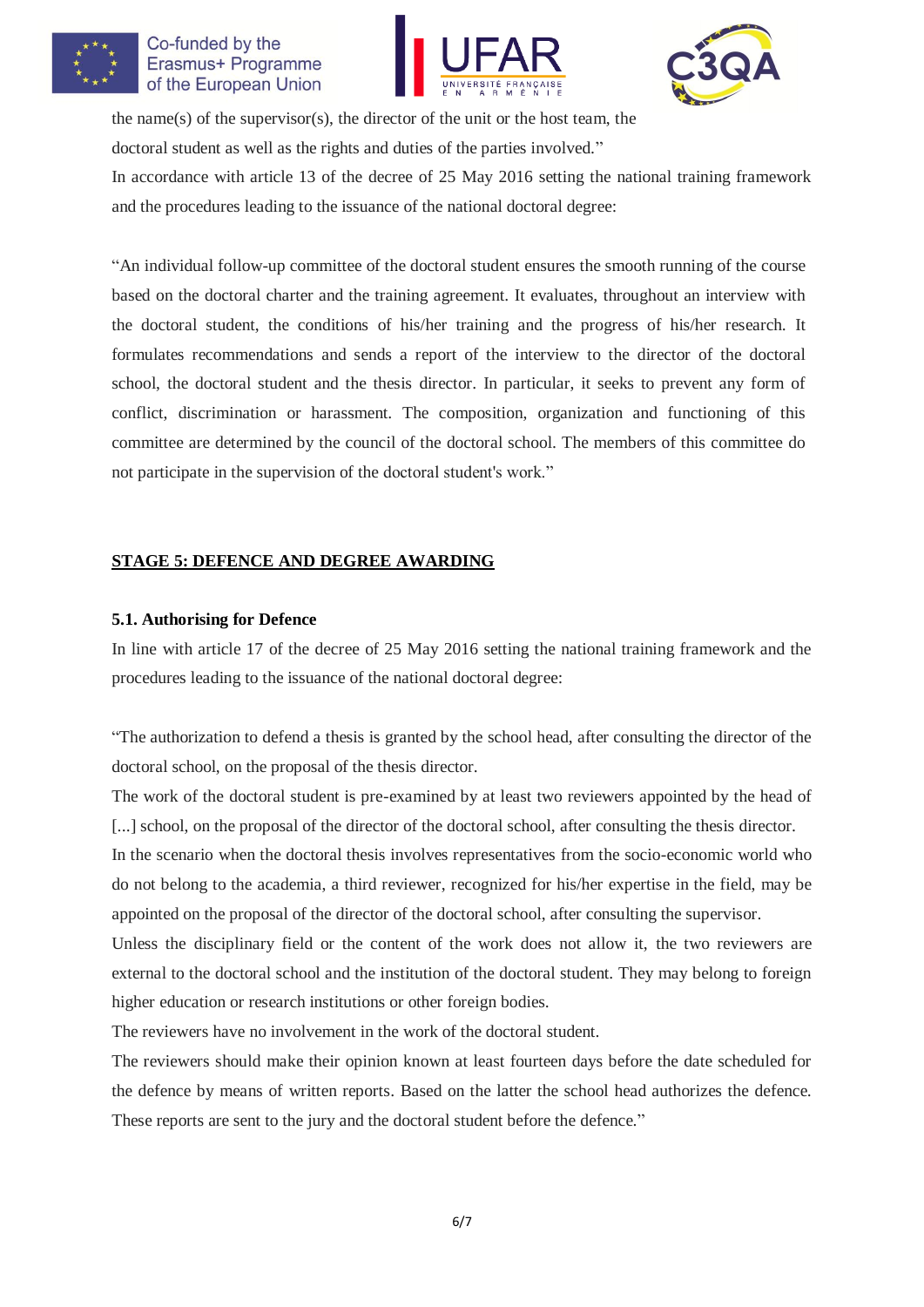

### Co-funded by the Erasmus+ Programme of the European Union





In line with article 24 of the decree of 25 May 2016 setting the national training framework and the procedures leading to the issuance of the national doctoral degree:

"The doctoral student shall submit his/her doctoral thesis one month before the date scheduled for the defence to the doctoral service of the institution of higher education where doctoral education was conducted. The doctoral student provides his/her thesis in digital form according to the requirements of the institution in charge of organizing the defence. S/he also provides printed copies for the members of the jury, when they request those. The institution then ensures the printing of the thesis from the digital medium. The defence is pre-conditioned by the delivery to the president of the jury of a certificate ratifying the deposit of the thesis (by the department in Charge of Doctorate) and the electronic form completed with the assistance of the Service in Charge of Doctorate and the General Service for Documentation or the Inter-Institutional Service of Document Cooperation or Library, including a summary in French and a summary in English and a list of keywords. It includes the metadata necessary for the description, management, dissemination and archiving of the thesis, in accordance with the national TEF recommendation (French Electronic Theses)."

#### **5.2. Jury Composition**

In line with article 18 of the decree of 25 May 2016 setting the national training framework and the procedures leading to the issuance of the national doctoral degree:

"The thesis jury is appointed by the school head after consulting the director of the doctoral school and the thesis director. The number of jury members is between four and eight. It is composed at least half of French or foreign members, outside the doctoral school and the enrolment institution of the doctoral student and chosen because of their scientific or professional competence in the field of research concerned [...]. Its composition must allow a balanced representation of women and men. [...]. The members of the jury designate among them a president and, if necessary, a defense reporter. The president must be a teacher or equivalent, or a teacher of equivalent rank. The thesis director participates in the jury, but does not take part in the decision-making process."

#### **5.3. Format of Defence**

In line with article 19 of the decree of 25 May 2016 setting the national training framework and the procedures leading to the issuance of the national doctoral degree:

"The defence is public, except exemptions granted by the head of establishment if the subject of the thesis has a confidential nature. Before the defence, the summary of the thesis is disseminated within the establishment or establishments benefiting from a joint accreditation."

#### **5.4. Conditions of Being Awarded the National Doctoral Degree**

In line with article 19 of the decree of 25 May 2016 setting the national training framework and the procedures leading to the issuance of the national doctoral degree: